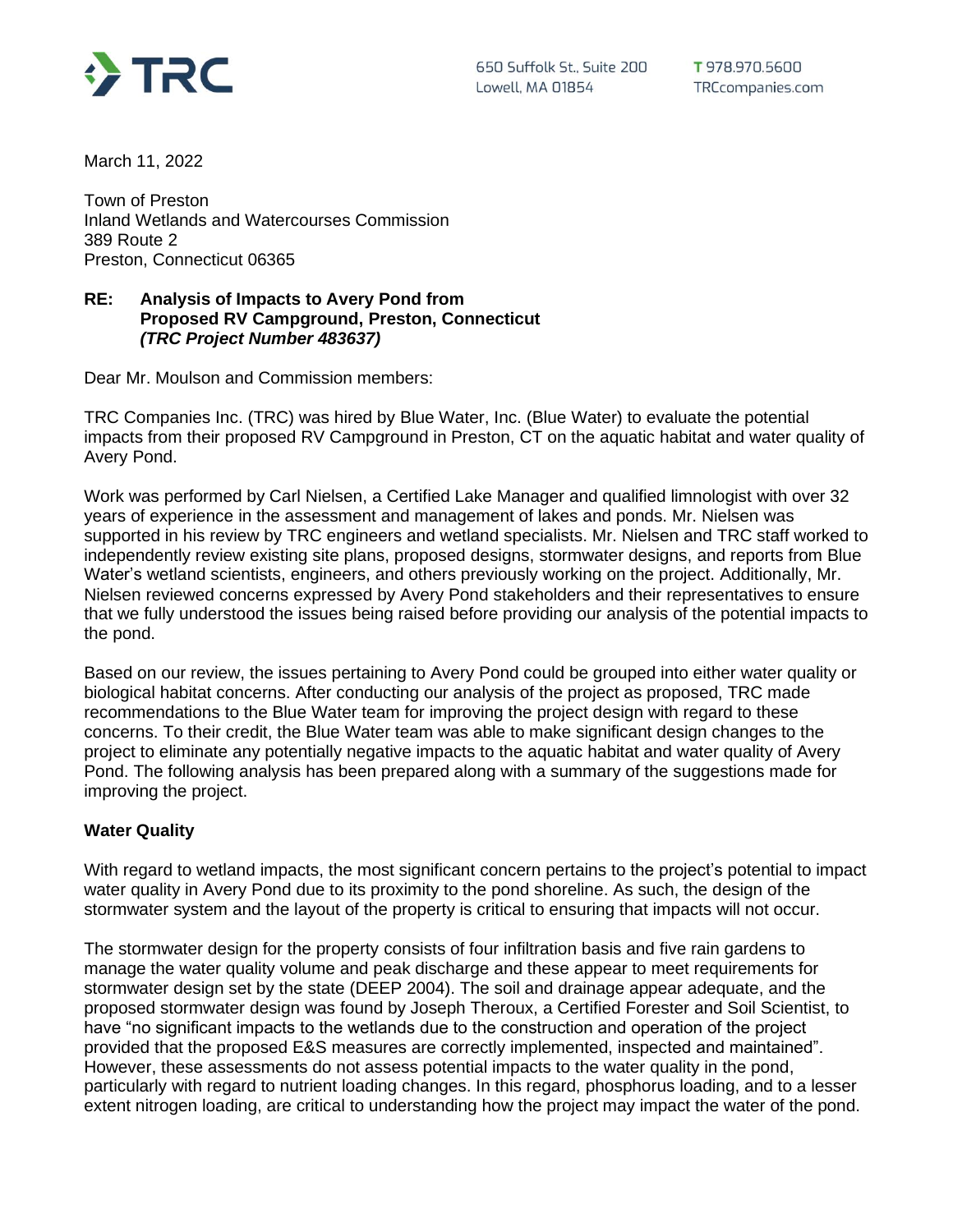As proposed, the design of the stormwater system at the Blue Water site was found to be appropriate and sufficient to meet the state standards for pollutant and nutrient removal with more than 90% of the storm flows being treated and/or infiltrated; however, design improvements were required to ensure that absolutely no impact to the water quality in Avery Pond would occur from the project. As such, we recommended an alternative design to Blue Water for the property layout that eliminated all water quality impacts to Avery Pond from the project and this design has been adopted by the Blue Water team.

The changes to the design include the following:

- Establishment of a 100-foot buffer along the pond shoreline with no development and maintenance of naturally occurring native vegetative cover and tree growth.
- Elimination of parking spaces, roadways, and camp sites within the 100-foot buffer to the pond.
- Stormwater runoff to the pond from developed areas has been essentially eliminated with all drainage being diverted to properly designed stormwater features that discharge to tributaries that flow out of the pond.
- Elimination of the dock at Avery Pond.

Given these significant improvements to the project design, TRC prepared a nutrient loading model to evaluate the impacts to water quality based on the new property design being proposed. The model uses nutrient export coefficients previously established by other researchers and used by the US EPA and state agencies in determining nutrient loading from watersheds and site specific land drainage areas. By quantifying the acreage and nutrient export from each land use type before and after development, a simple comparison can be made to quantify the impacts to water quality that will result from the changes in land use type.

The following analysis of nutrient loading is provided:

# **Average Annual Nutrient Load by Land Use within Avery Pond Drainage**

| <b>Land Use Classification</b>                              | <b>Acres</b> | P load<br>rate<br>(kg/ha/yr) | P Load rate<br>(kg/acre/yr) | <b>Phosphorus</b><br>Load<br>(kg/yr) | N load rate<br>(kg/ha/yr) | N Load rate<br>(kg/acre/yr) | <b>Nitrogen</b><br>Load<br>(kg/yr) |
|-------------------------------------------------------------|--------------|------------------------------|-----------------------------|--------------------------------------|---------------------------|-----------------------------|------------------------------------|
| <b>Cropland and Pasture</b>                                 | 0.00         | 0.50                         | 1.24                        | 0.0                                  | 5.0                       | 12.35                       | 0.0                                |
| Residential/Commercial                                      | 0.0          | 1.00                         | 2.47                        | 0.0                                  | 5.0                       | 12.35                       | 0.0                                |
| Forest                                                      | 2.36         | 0.08                         | 0.19                        | 0.4                                  | 3.0                       | 7.41                        | 17.5                               |
| Open/Cleared Land                                           | 9.86         | 0.10                         | 0.25                        | 2.4                                  | 3.0                       | 7.41                        | 73.1                               |
| Transportation                                              | 0.0          | 1.00                         | 2.47                        | 0.0                                  | 5.0                       | 12.35                       | 0.0                                |
| Water                                                       | 0.0          | 0.00                         | 0.00                        | 0.0                                  | 0.0                       | 0.00                        | 0.0                                |
| Wetland                                                     | 0.0          | 0.10                         | 0.25                        | 0.0                                  | 3.0                       | 7.41                        | 0.0                                |
| <b>Total Area</b>                                           | 12.22        |                              |                             |                                      |                           |                             |                                    |
| <b>Preliminary Total Annual</b><br><b>Nutrient Load</b>     |              |                              |                             | 2.9                                  |                           |                             | 90.6                               |
| <b>Attenuation Coefficient</b><br>(% of load reaching pond) |              |                              |                             | 33%                                  |                           |                             | 67%                                |
| <b>Adjusted Total Annual</b><br><b>Nutrient Load</b>        |              |                              |                             | 0.95                                 |                           |                             | 60.7                               |

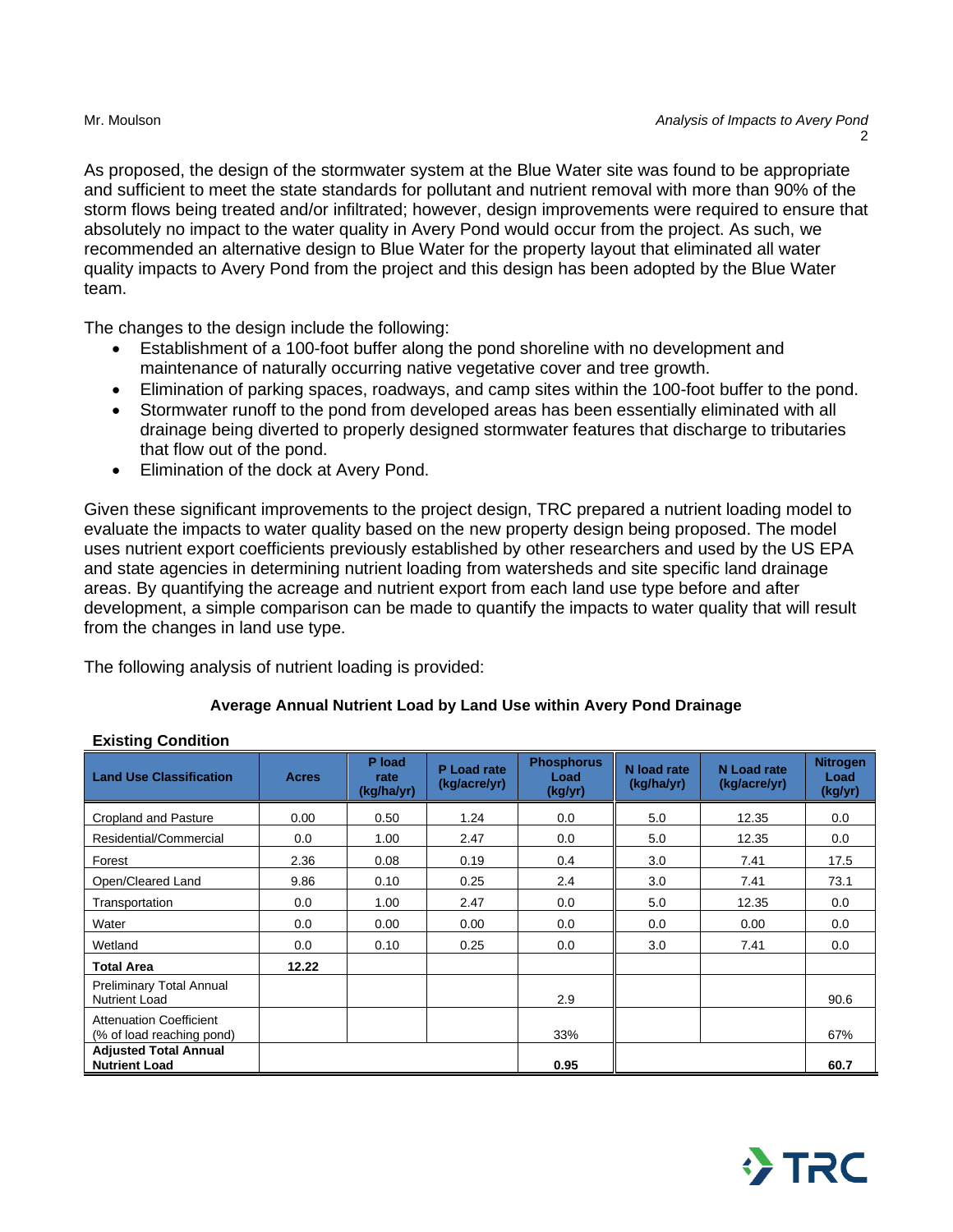### **Proposed Condition**

| <b>Land Use Classification</b>                              | <b>Acres</b> | P load<br>rate<br>(kg/ha/yr) | P Load rate<br>(kg/acre/yr) | <b>Phosphorus</b><br>Load<br>(kg/yr) | N load rate<br>(kg/ha/yr) | N Load rate<br>(kg/acre/yr) | <b>Nitrogen</b><br>Load<br>(kg/yr) |
|-------------------------------------------------------------|--------------|------------------------------|-----------------------------|--------------------------------------|---------------------------|-----------------------------|------------------------------------|
| <b>Cropland and Pasture</b>                                 | 0.0          | 0.50                         | 1.24                        | 0.0                                  | 5.0                       | 12.35                       | 0.0                                |
| Residential/Commercial                                      | 0.0          | 1.00                         | 2.47                        | 0.0                                  | 5.0                       | 12.35                       | 0.0                                |
| Forest                                                      | 2.27         | 0.08                         | 0.19                        | 0.4                                  | 3.0                       | 7.41                        | 16.8                               |
| Open/Cleared Land                                           | 0.0          | 0.10                         | 0.25                        | 0.0                                  | 3.0                       | 7.41                        | 0.0                                |
| Transportation (trail)                                      | 0.09         | 1.00                         | 2.47                        | 0.2                                  | 5.0                       | 12.35                       | 1.1                                |
| Water                                                       | 0.0          | 0.00                         | 0.00                        | 0.0                                  | 0.0                       | 0.00                        | 0.0                                |
| Wetland                                                     | 0.0          | 0.10                         | 0.25                        | 0.0                                  | 3.0                       | 7.41                        | 0.0                                |
| <b>Total Area</b>                                           | 2.36         |                              |                             |                                      |                           |                             |                                    |
| Preliminary Total Annual<br><b>Nutrient Load</b>            |              |                              |                             | 0.6                                  |                           |                             | 17.9                               |
| <b>Attenuation Coefficient</b><br>(% of load reaching pond) |              |                              |                             | 33%                                  |                           |                             | 67%                                |
| <b>Adjusted Total Annual</b><br><b>Nutrient Load</b>        |              |                              |                             | 0.21                                 |                           |                             | 12.0                               |

Notes: Phosphorus export coefficients based on median value predicted by Reckhow et al. (1980), Lin (2004), and Rast and Lee (1978)

Based on the nutrient loading analysis provided above, it can be seen that phosphorus and nitrogen loading to the pond are lower under the proposed development scenario. This is a result of the removal of development from within the 100-foot buffer which allows this area to provide natural stormwater buffering from these areas while runoff from developed areas is captured and treated by the stormwater system. Nearly ten acres of cleared land that previously drained to the pond is now being directed through the stormwater treatment systems and essentially no drainage (only 0.09 acres for a trail) from developed areas will drain to the pond.

In addition to this water quality benefit, the 100-foot natural buffer along the shoreline of the pond significantly reduces or eliminates potential nighttime light impacts to the pond from the property which was an issue raised by others regarding zooplankton living in the pond that feed on algae and provide forage for some fish species. The light attenuation will minimize the potential for any impacts to the zooplankton community and thus to other biota that may have been impacted by potential changes to the zooplankton community.

### **Biological Habitat**

The establishment of the 100-foot buffer along the shoreline and the elimination of development from within these areas along with the removal of the dock from the proposed design have essentially eliminated any negative impacts of the proposed development to the physical habitat essential to the biota that would be associated with Avery Pond. Given this, there will not be any impacts to birds that may use the pond margins for foraging, nesting, etc. and there will not be any impacts to shoreline habitats where turtles, frogs, or other species may occur, overwinter, or forage.

The water quality changes discussed above have shown that the project will reduce phosphorus and nitrogen inputs to the pond, slightly, and this will therefore not result in any degradation to water quality, water clarity or increased occurrence of algal blooms. Given this, there will not be any negative impacts to fish living in the pond or migrating to the pond to use it for spawning.